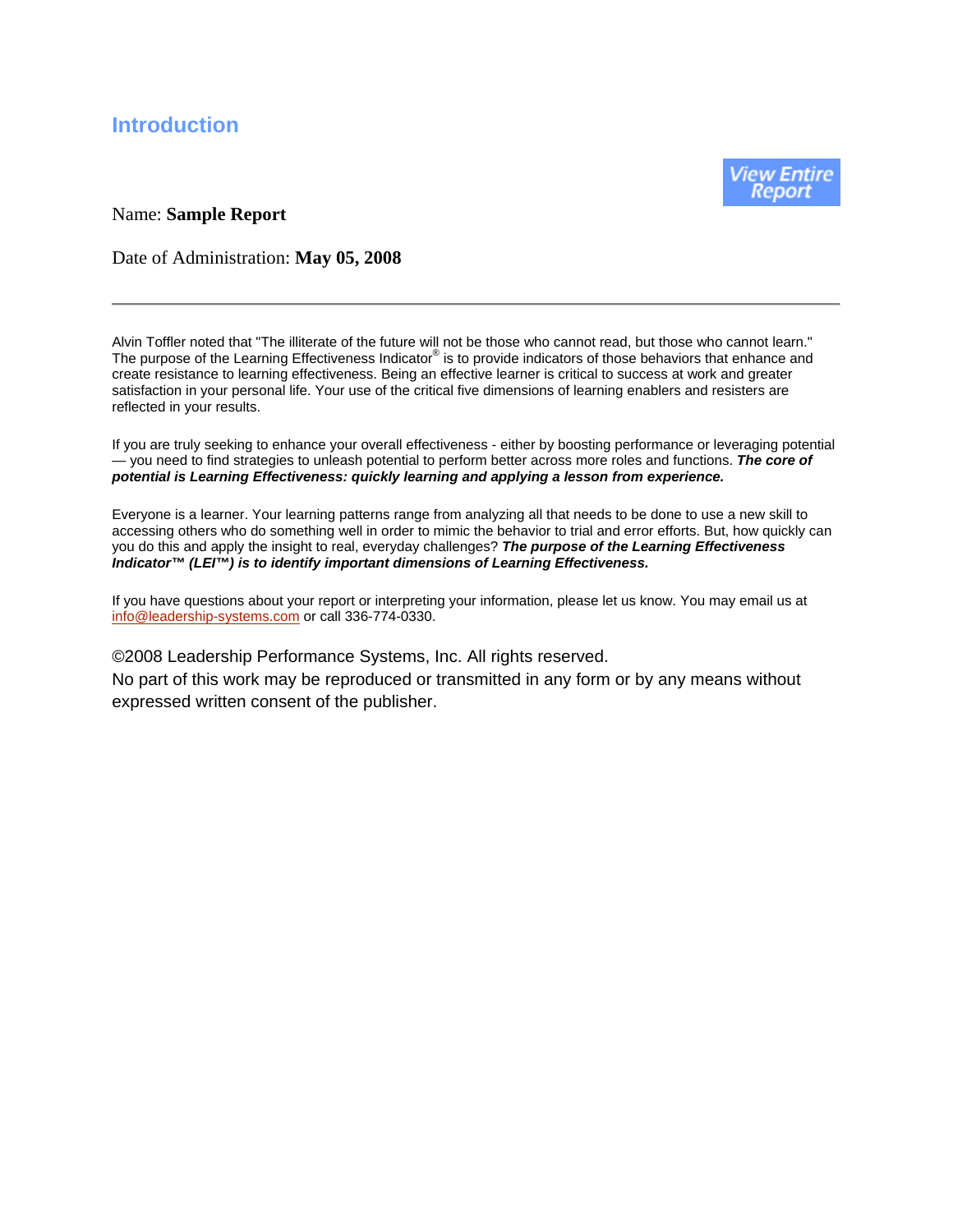#### **Learning Effectiveness Dimensions**



You were asked to think about how you behave.

Given this reflection:

**Select the descriptor** (left or right side) and then **rate** as follows: V=frequent or very descriptive, S=sometimes display or somewhat descriptive, I=rarely display or not descriptive, N=behavior is never seen or this is not relevant to your experience. You may rate *only one side* or the other for each pair of statements.

#### **Learning Effectiveness Indicator™ (LEI™) Results**

You rated twenty-five items in terms of the degree of demonstrated behavior or its descriptive quality of your behavior. The two graphs below provide your scores on the five Learning Effectiveness Dimensions and an Overall Effectiveness Score.

### **Learning Effectiveness Dimensions**

| Ranges Enhance |  |                                             |  | Moderate |            |  | Effective |    |   |
|----------------|--|---------------------------------------------|--|----------|------------|--|-----------|----|---|
| Dimension      |  | $0 \quad 1 \quad 2 \quad 3 \quad 4 \quad 5$ |  |          | 6 7 8 9 10 |  | 11        | 12 | 1 |
| Energetic      |  |                                             |  |          |            |  |           |    |   |
| Emergent       |  |                                             |  |          |            |  |           |    |   |
| <b>Blended</b> |  | e<br>Se                                     |  |          |            |  |           |    |   |
|                |  |                                             |  |          |            |  |           |    |   |
| Innovative     |  |                                             |  |          |            |  |           |    |   |
|                |  |                                             |  |          |            |  |           |    |   |
| Explorative    |  |                                             |  |          |            |  |           |    |   |
|                |  |                                             |  |          |            |  |           |    |   |

The following graph shows your scores on the five Learning Effectiveness Dimensions:

The bar represents the mean and one standard deviation of managers. Consider this a "target range" and any scores below the bar should be an area of concern for a manager.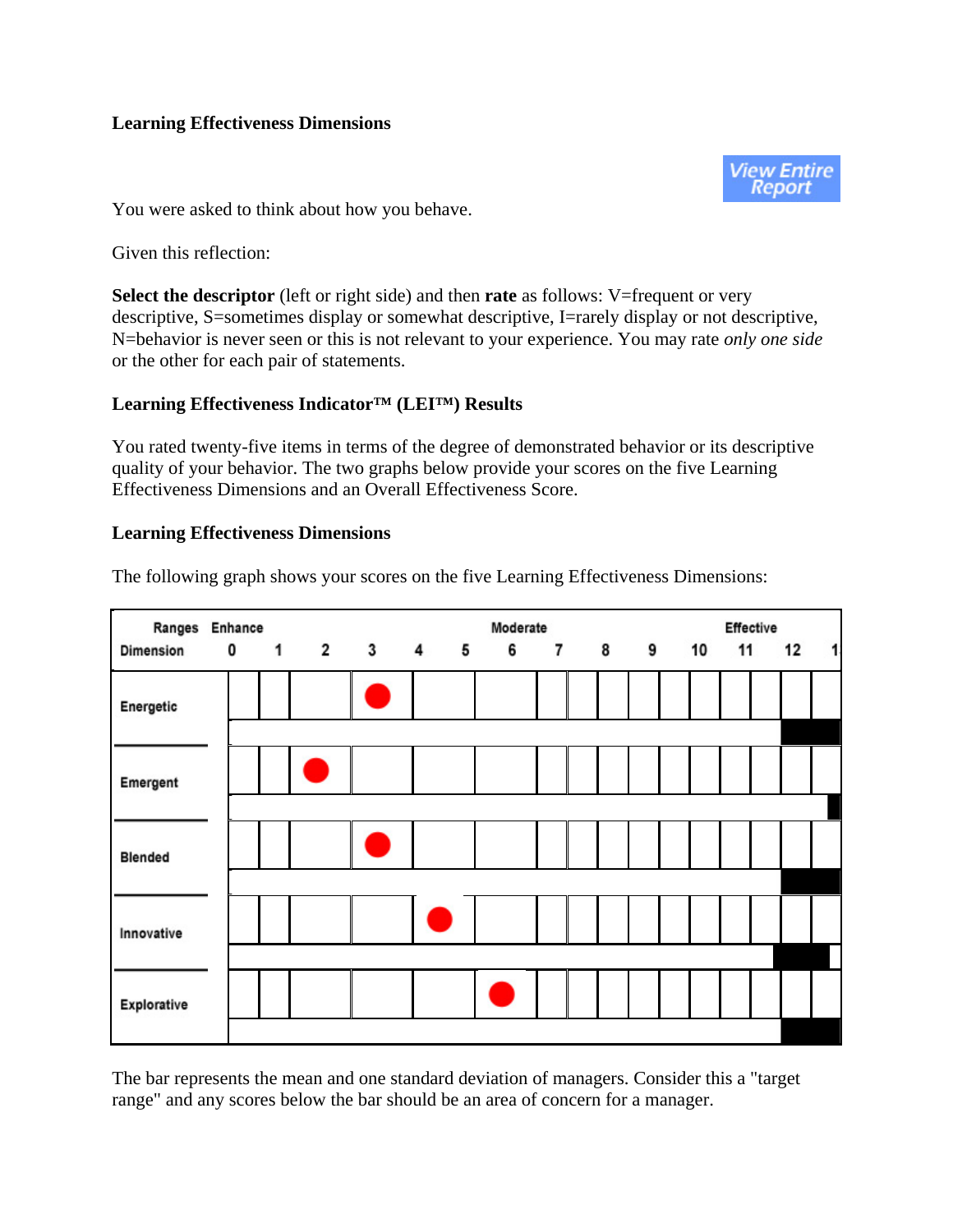# **Interpretation Considerations for Learning Effectiveness Dimensions**

To aid your understanding of the five Effectiveness Dimensions and to identify the potential areas for development, please review the following.

|            | <b>Dimension Description</b>                                                                                                                           | <b>Action for Development</b>                                                                                                                                                                           |
|------------|--------------------------------------------------------------------------------------------------------------------------------------------------------|---------------------------------------------------------------------------------------------------------------------------------------------------------------------------------------------------------|
| Energy     | Actively extracts lessons from<br>experience; initiates with others to<br>access their perspectives; seeks<br>feedback; pursues challenges.            | Create a feedback-rich environment; start a learning<br>journal to identify lessons learned; ask those who<br>know you for their impressions of situations.                                             |
| Emergent   | Anticipates outcomes in situations;<br>open to ideas; enjoys novel<br>perspectives; stimulated by ambiguity.                                           | Keep your defenses in check when others have new<br>ideas; actively pursue others who typically see things<br>differently from you.                                                                     |
| Blended    | Thinks broadly, seeks divergent<br>perspectives to stimulate synthetic<br>thinking; adjusts quickly to changing<br>conditions; seeks "best practices." | Intentionally create free-flowing idea maps to identify<br>connections between ideas and observations; ask<br>others about radical thinkers in your area of expertise.                                  |
| Innovative | Tests ideas; sees "failed" experiments<br>as information; tries different ways of<br>doing things; asks others for their<br>learning strategies.       | Turn your daily challenges into experiments; keep<br>records of how ideas emerge; keep a dream journal.                                                                                                 |
|            | Explorative Analyzes for underlying reasons for<br>situations; shows interest in others'<br>ideas; easily detaches to take<br>perspective.             | Keep an idea journal; create a strategy to detach when<br>emotions are engaged; rather than argue with those<br>with a different view, solicit their data and<br>assumptions when sharing perspectives. |

#### **Overall Effectiveness Score**

| Overall<br><b>Effectiveness</b> | You indicated active use of all five Learning<br>Effectiveness Dimensions.              |  |
|---------------------------------|-----------------------------------------------------------------------------------------|--|
| Effective                       | You indicated use of most of the Learning<br><b>Effectiveness Dimensions.</b>           |  |
| Moderate                        | You indicated some use of the Learning Effectiveness<br>Dimensions.                     |  |
| Mild                            | You indicated inconsistent use of Learning<br><b>Effectiveness Dimensions.</b>          |  |
| Low                             | You indicated few behaviors related to the Learning<br><b>Effectiveness Dimensions.</b> |  |

©2008 Leadership Performance Systems, Inc. All rights reserved.

No part of this work may be reproduced or transmitted in any form or by any means without expressed written consent of the publisher.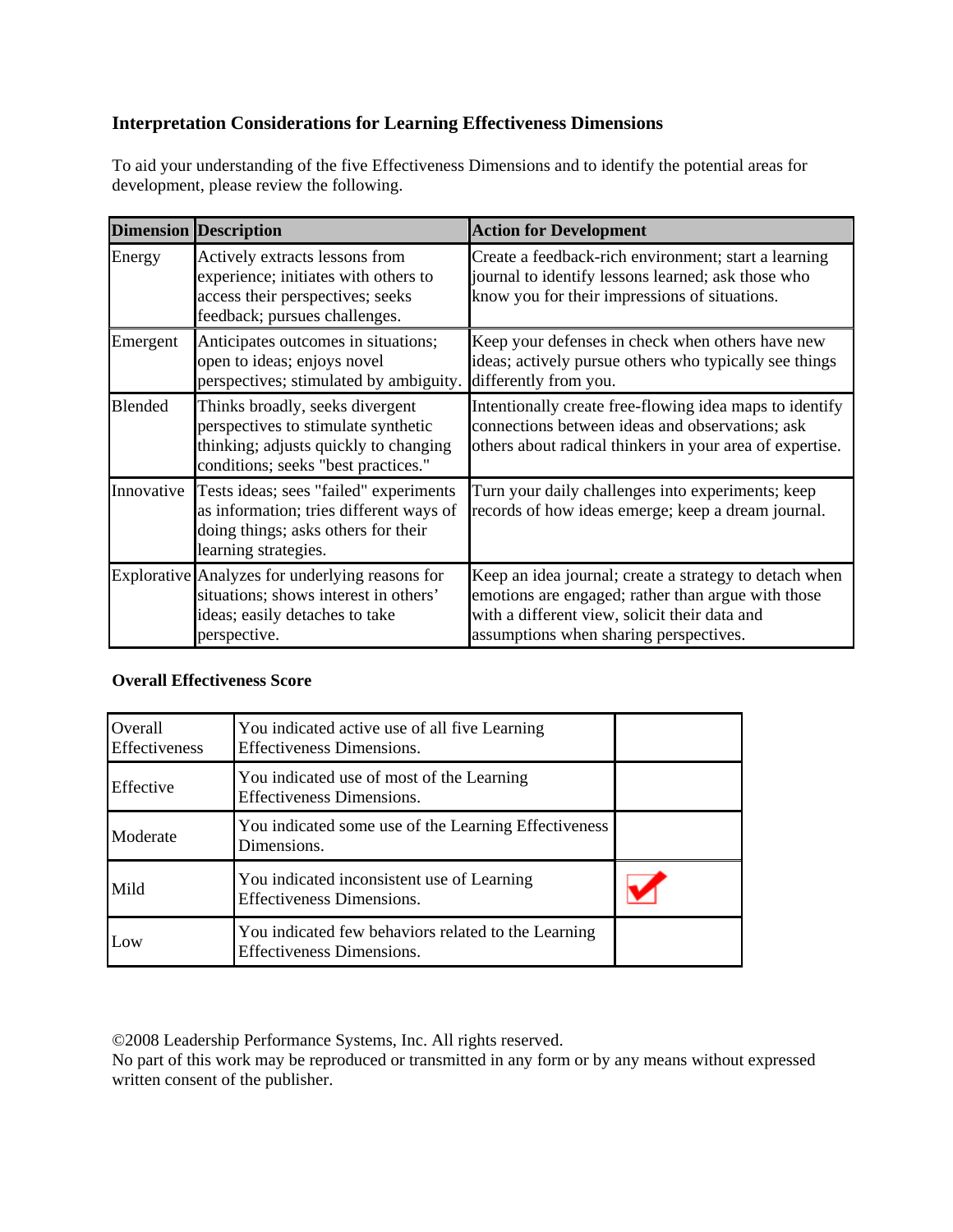### **Effectiveness Resistance Dimensions**



There are specific aspects of your behavior that may provide resistance to Learning Effectiveness. While these resistors may be beneficial from time to time, individuals are less likely to learn quickly and employ insights from their experience when these dimensions are the primary approach to learning.



# **Effectiveness Resistance Scores**

The bars represent the mean and one standard deviation of managers. Consider this a "target range" and any scores above the bar should be an area of concern for a manager.

### **Interpretation Considerations for Effectiveness Resistance Dimensions**

| <b>Dimension</b>   | <b>Description</b>                                                                                            |
|--------------------|---------------------------------------------------------------------------------------------------------------|
| Passive            | Uses path of least resistance, cautious, waits for others to share,<br>avoids feedback, prefers the familiar. |
| Single Minded      | Sticks with "what" has happened in a situation; focuses on the present; comfortable with standardization.     |
| <b>Small Scope</b> | Comfortable with a general explanation for situations;<br>perfectionistic; prefers simple analysis.           |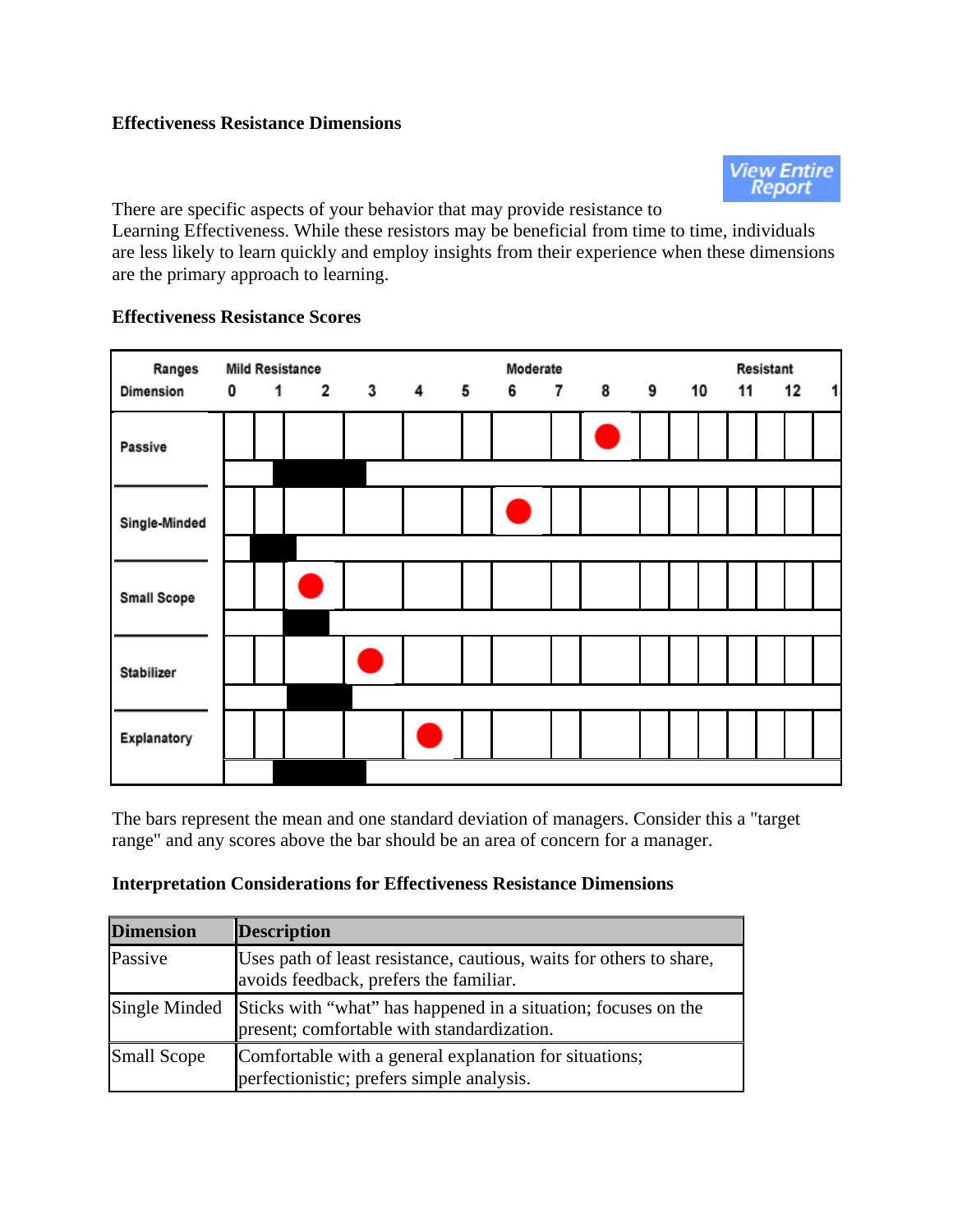| Stability   | Seeks extensive evidence before acting; has narrow interests;<br>avoids risks; uses a primary tactic when problem-solving.                                                                                        |
|-------------|-------------------------------------------------------------------------------------------------------------------------------------------------------------------------------------------------------------------|
| Explanatory | Prefers pragmatic, realistic information as the only source when<br>problem-solving; sticks with answers and unlikely to change point<br>of view; explains rather than asks; quick to decide based on<br>history. |

### **Overall Resistance Score**

| Constantly<br>Resistant to<br>Learning<br><b>Effectiveness</b><br><b>Dimensions</b>       | You indicated that you constantly resist using<br>Learning Effectiveness Dimensions.                               |  |
|-------------------------------------------------------------------------------------------|--------------------------------------------------------------------------------------------------------------------|--|
| <b>Often Resistant</b><br>to Learning<br><b>Effectiveness</b><br><b>Dimensions</b>        | You indicated that you do not use many Learning<br><b>Effectiveness Dimensions.</b>                                |  |
| <b>Sometimes</b><br>Resistant to<br>Learning<br><b>Effectiveness</b><br><b>Dimensions</b> | You indicated that you resist using some but not<br>all Learning Effectiveness Dimensions.                         |  |
| Seldom<br><b>Resistant</b> to<br>Learning<br><b>Effectiveness</b><br>Dimensions           | You indicated that you use some Learning<br>Effectiveness Dimensions unevenly.                                     |  |
| Situationally<br><b>Resistant</b> to<br>Learning<br>Effectiveness<br>Dimensions           | You indicated that you resist using Learning<br><b>Effectiveness Dimensions when certain</b><br>situations emerge. |  |

Effectiveness and overall work-life satisfaction requires enhancing learning strategies and reducing those factors resistant to learning agility.

©2008 Leadership Performance Systems, Inc. All rights reserved.

No part of this work may be reproduced or transmitted in any form or by any means without expressed written consent of the publisher.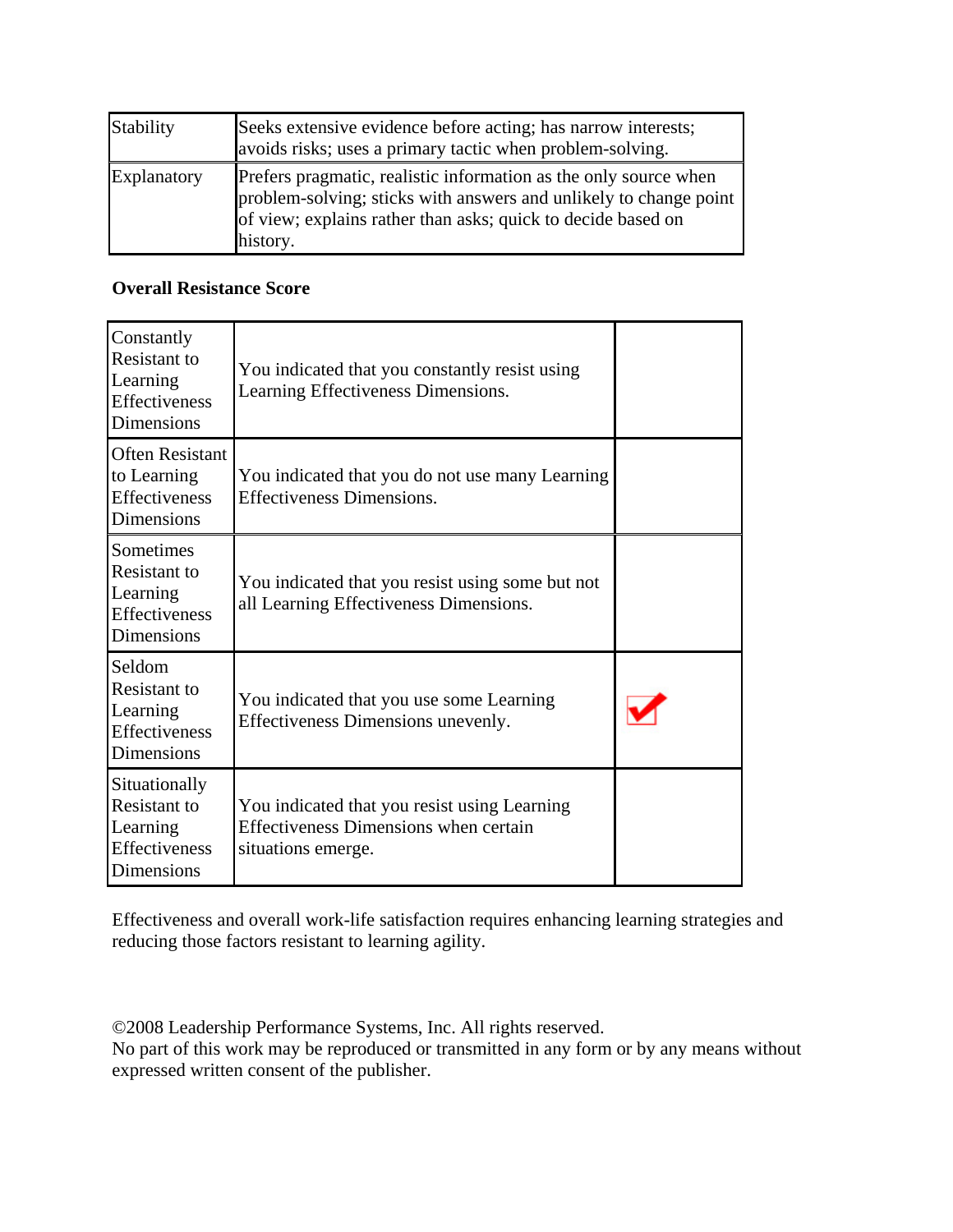# **Composite Scores**



The relationship between your Learning Effectiveness Dimensions and Resistance Dimensions are summarized below. Carefully evaluate which Effectiveness Dimensions to enhance and the Resistance Dimensions to reduce in order to increase your overall Learning Effectiveness.

|                    |       | <b>Effectiveness Scores</b> |          |       |      |          | Resistance |                   |
|--------------------|-------|-----------------------------|----------|-------|------|----------|------------|-------------------|
| <b>Dimension</b>   | Agile | Effective                   | Moderate | Enhan | Mild | Moderate | Resistant  | <b>Dimension</b>  |
| Energetic          |       |                             |          |       |      |          |            | Passive           |
| Emergent           |       |                             |          |       |      |          |            | Single-<br>Minded |
| <b>Blended</b>     |       |                             |          |       |      |          |            | <b>Small Scop</b> |
| Innovative         |       |                             |          |       |      |          |            | Stabilizer        |
| <b>Explorative</b> |       |                             |          |       |      |          |            | Explanator        |
|                    |       |                             |          |       |      |          |            |                   |
|                    |       |                             |          |       |      |          |            |                   |

#### **Summary**

Keep in mind that all instrument results, no matter how valid and reliable in general, are subject to the influence of major life or work transitions, individual pressures, and personal discovery. Indicators of patterns provide a useful benchmark for you to consider which behaviors are serving you, getting in your way, or are no longer relevant to your current situation.

If you have questions about your results, please feel free to contact our office at (336) 774-0330 or email us at info@leadership-systems.com.

©2008 Leadership Performance Systems, Inc. All rights reserved. No part of this work may be reproduced or transmitted in any form or by any means without expressed written consent of the publisher.